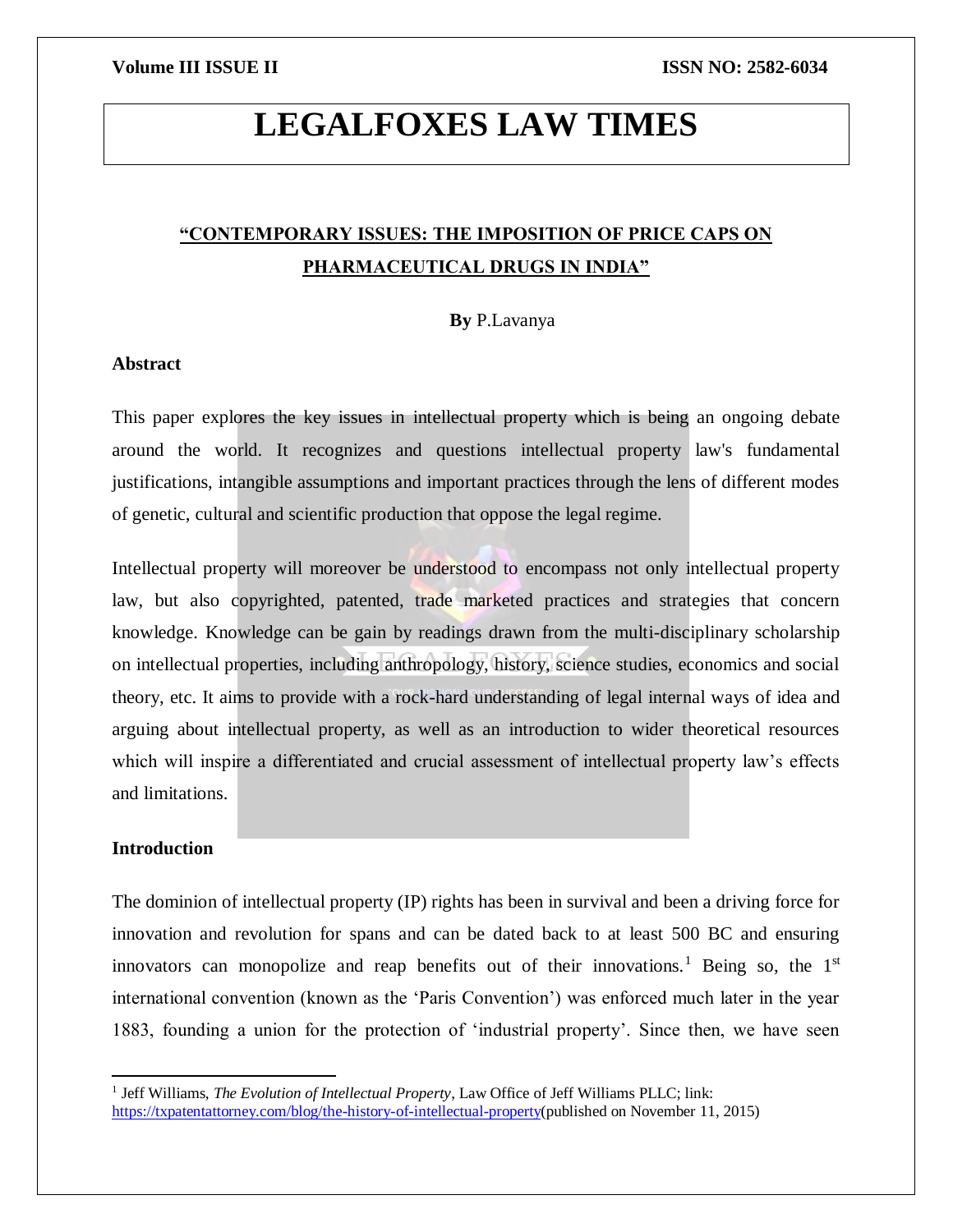instant growth in the field of IP rights. It is true that from the time of entrepreneurs are incorporating companies, innovators are inventing technology or artists are creating their works of art and/or literature, the domain of IP will only progress further.

Although the evolution of international IP regime has been rapid and the laws have become a lot more complicated than they initially were, it appears that we have only scratched the surface of the extent and reach of IP rights. It cannot be stressed enough that IP rights are crucial to every company, creator and inventor since it ensures that their rights and interests are protected and gives them the right to claim relief against any violation.

Insofar as the Indian IP regime is concerned, we have seen a gradual but crucial development in our laws which has now motivated not only foreign corporations to seek IP protection in India but has also supported start-ups in seeking protection of their IP to the extent that these enterprises have the liberty to seek the protection of their IP at significantly reduced fees (barring copyright and geographical indications). The Indian Intellectual Property Office (IPO) has also taken measures to promote e-filing by reducing costs associated therewith and improving its efiling system/mechanism. However, the issues arise when start-ups and small enterprises seek to register their IP and are unaware of these common, but cost-effective mechanisms in place.

Besides, our intellectual property policies (especially patent policies) have been a subject matter of criticism for a long time at a global stage due to the government's intervention in the enforcement of patent rights. One of the primary concerns for foreign corporations and organizations have been related to working of patented inventions in India and the issue of compulsory licensing.

#### **Few queries included in Intellectual regime:**

- **1.** Do patents drive human beings into 'object'?
- **2.** Whether nature can be patentable?
- **3.** Who generates knowledge? Who can retain the access to knowledge?
- **4.** Patents on pharmaceuticals in developing countries is it justiciable?
- **5.** Mentioning or translating in literature or art whether it is amount to copying? Is not a creative work?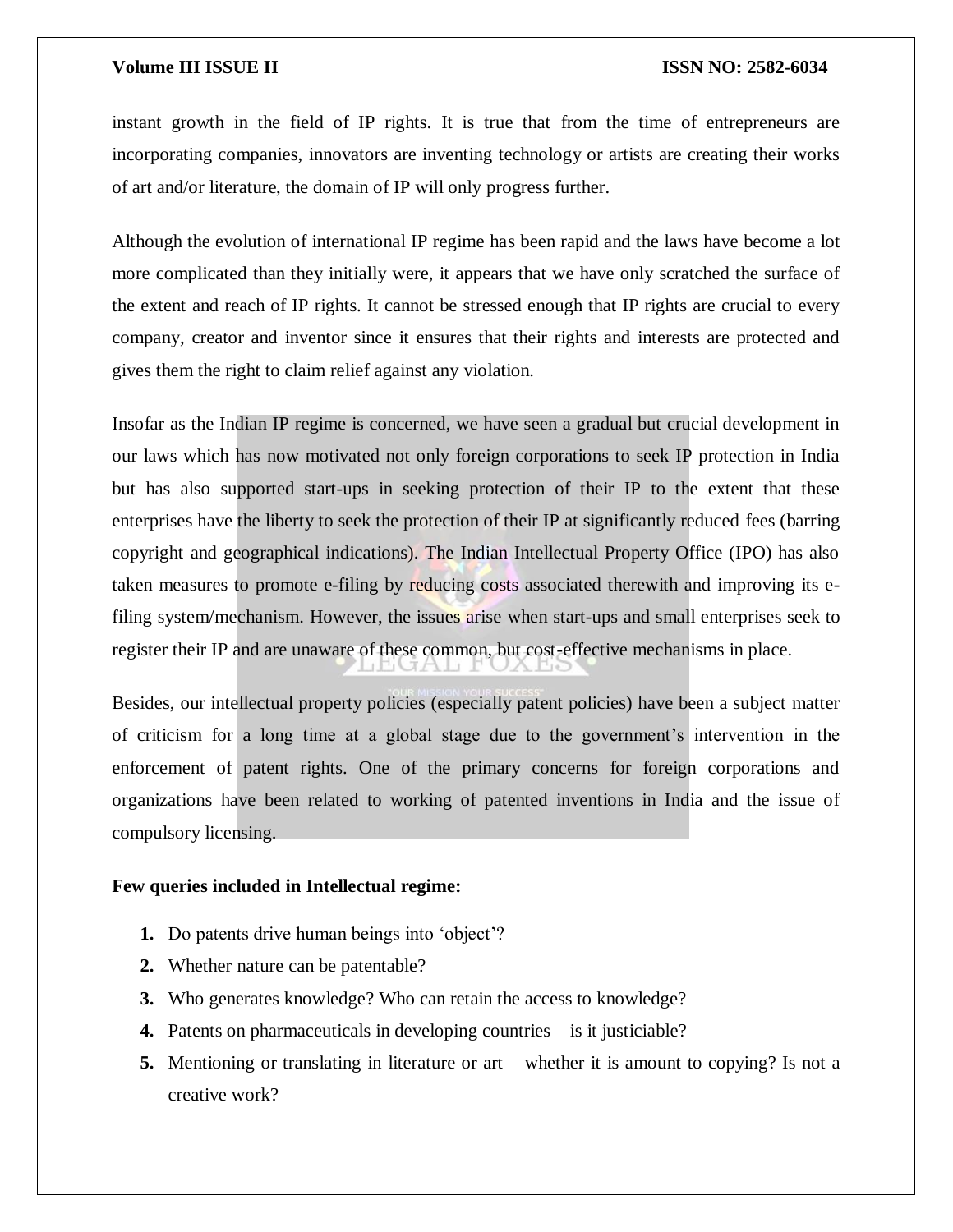$\overline{\phantom{a}}$ 

- **6.** What is the significance of free software?
- **7.** Is plagiarism amounts to theft?

### **Lack of Awareness of Intellectual Property Rights**

Launched by the Government of India in 2014, the 'Make in India' project has motivated entrepreneurs to establish their business with the help of government funding and foreign direct investments (FDI) of up to  $100\%$ <sup>2</sup>. This step has led to a boost in people exploiting their entrepreneurial skills to establish a successful business (in most cases). Although the Make in India project also focuses on the importance of IP rights by attempting to educate the entrepreneurial minds of the importance and benefits of their IP, it appears that small businesses are yet to benefit from the IP aspect of the project. These businesses/start-ups do not realize the importance of their IP and tend to often misuse violate another's. This leads to the institution of a lawsuit seeking infringement (or passing off) against such businesses by big corporations and since defending such Suits is an expensive and time-consuming process, it becomes an uphill task for the entrepreneurs to defend the Suits and run their business effectively. Entrepreneurs are often misinformed and miseducated of the basics of IP by professionals who do not have an expertise in the area of IP law, which leads them to believe that their acts of adopting an identical or deceptively similar trademark would go unnoticed or would not constitute infringement or passing off. Due to their lack of knowledge in the domain of IP and lack of proper guidance by professionals, these entrepreneurs tend to believe that: –

- Adopting an identical mark (intentionally) in a different class does not constitute infringement or passing off;
- Adopting a similar mark in the same (or allied and cognate) class does not constitute infringement or passing off;
- Even if the competing marks are identical or deceptively similar, filing a trademark application with a user claim would give them a defensible stand against the true proprietor's claim.

<sup>2</sup> *Foreign Direct Investment*, published by Make in India; link: [http://www.makeinindia.com/policy/foreign-direct](http://www.makeinindia.com/policy/foreign-direct-investment)[investment.](http://www.makeinindia.com/policy/foreign-direct-investment)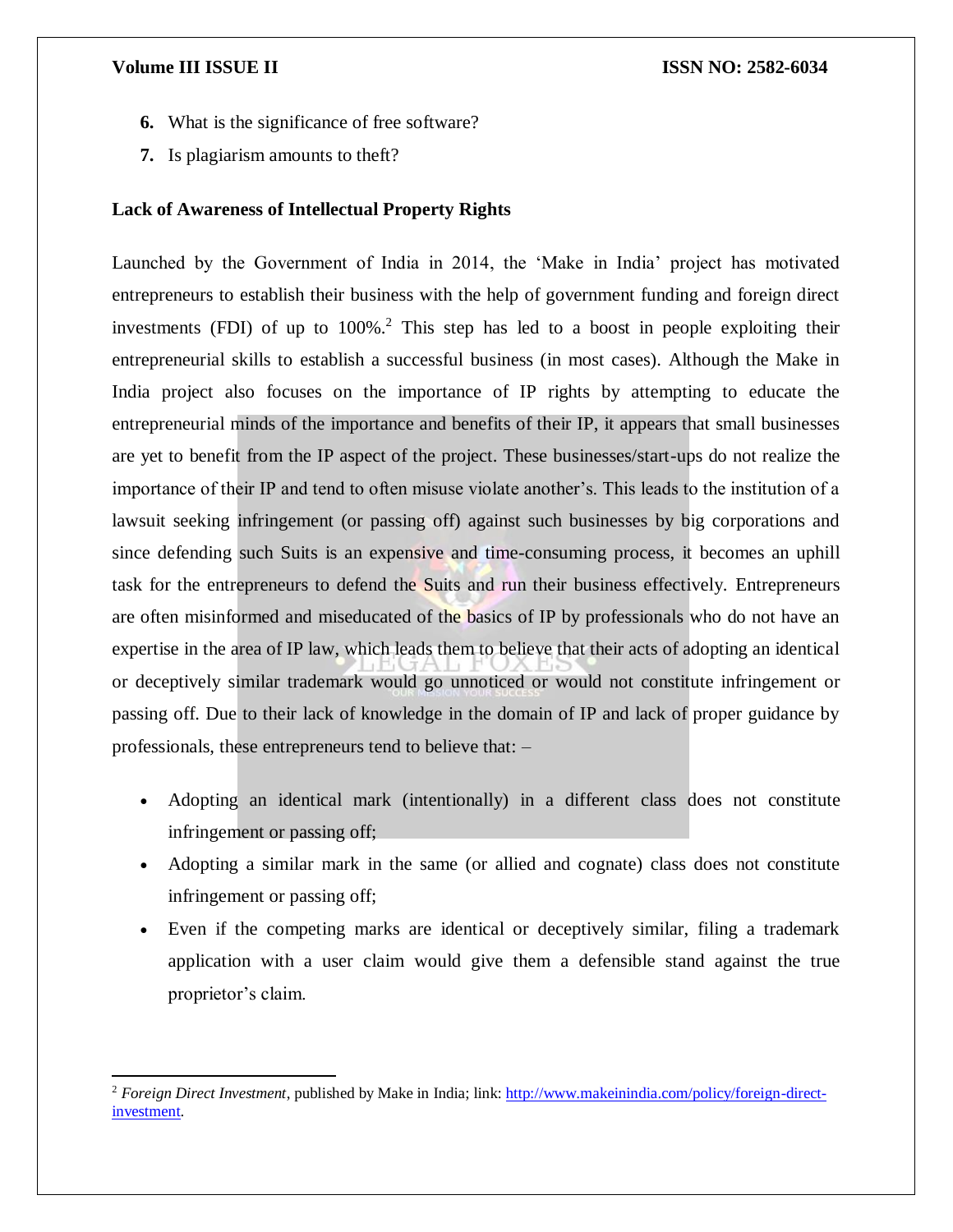$\overline{\phantom{a}}$ 

Needless to say, these are some of the common misconceptions which lead to a claim of infringement or passing off being raised by true proprietors of the marks. Also, the possibility of the Court of law imposing damages and/or costs on a defendant cannot be ruled out either. In such a scenario, due to the limited funding of these start-ups, they are often forced to reconsider their entire business strategy in-line with the pending lawsuit. This can, however, be avoided if the entrepreneurs are either well-educated in the field of IP law or take necessary steps to ensure that they receive proper guidance regarding risks involved in registration and use of their mark, from a professional with expertise in the field of IP laws. Instances of start-ups adopting a similar or identical mark of a big corporation/start-up are quite common nowadays with some of the known cases being instituted by 'Bookmyshow' against 'Bookmyoffer', 'Shaadi.com' seeking relief against use of 'Secondshaadi.com', 'Naukri.com' suing 'naukrie.com', etc.<sup>3</sup>

In instances involving the pharmaceutical industry, the issue becomes far severe since adopting a similar or identical mark can result not only in infringement of IP but can only be extremely harmful to the patients/consumers. Unlike any other consumable item, patients/consumers are at much greater risk if they consume wrong medication and such instances where corporations adopt a similar or identical mark for its pharmaceutical drug, the consequence can be fatal to the extent that it may even lead to death. In one such famous instance in India where the Defendant was a repeated/hardened infringer, the High Court of Bombay while imposing exemplary costs of INR 1.5 crores stated "Drugs are not sweets. Pharmaceutical companies which provide medicines for the health of the consumers have a special duty of care towards them. These companies have a greater responsibility towards the general public. However, nowadays, the corporate and financial goals of such companies cloud the decision of its executives whose decisions are incentivized by profits, more often than not, at the cost of public health. This case is a perfect example of just that".

Another issue these entrepreneurs/start-ups tend to face in the realm of IP law is vis-a-vis use of copyrighted material without knowledge/intention to infringe upon someone else's IP rights. For instance, when start-ups launch their online portals, they tend to use images/GIFs or music for their videos which are copyrighted and use thereof without permission is illegal. On account of

<sup>3</sup> *Top 17 Startup Legal Disputes*, published by Wazzeer; link[: https://wazzeer.com/blog/top-17-startup-legal-disputes](https://wazzeer.com/blog/top-17-startup-legal-disputes) (published on May 02, 2017).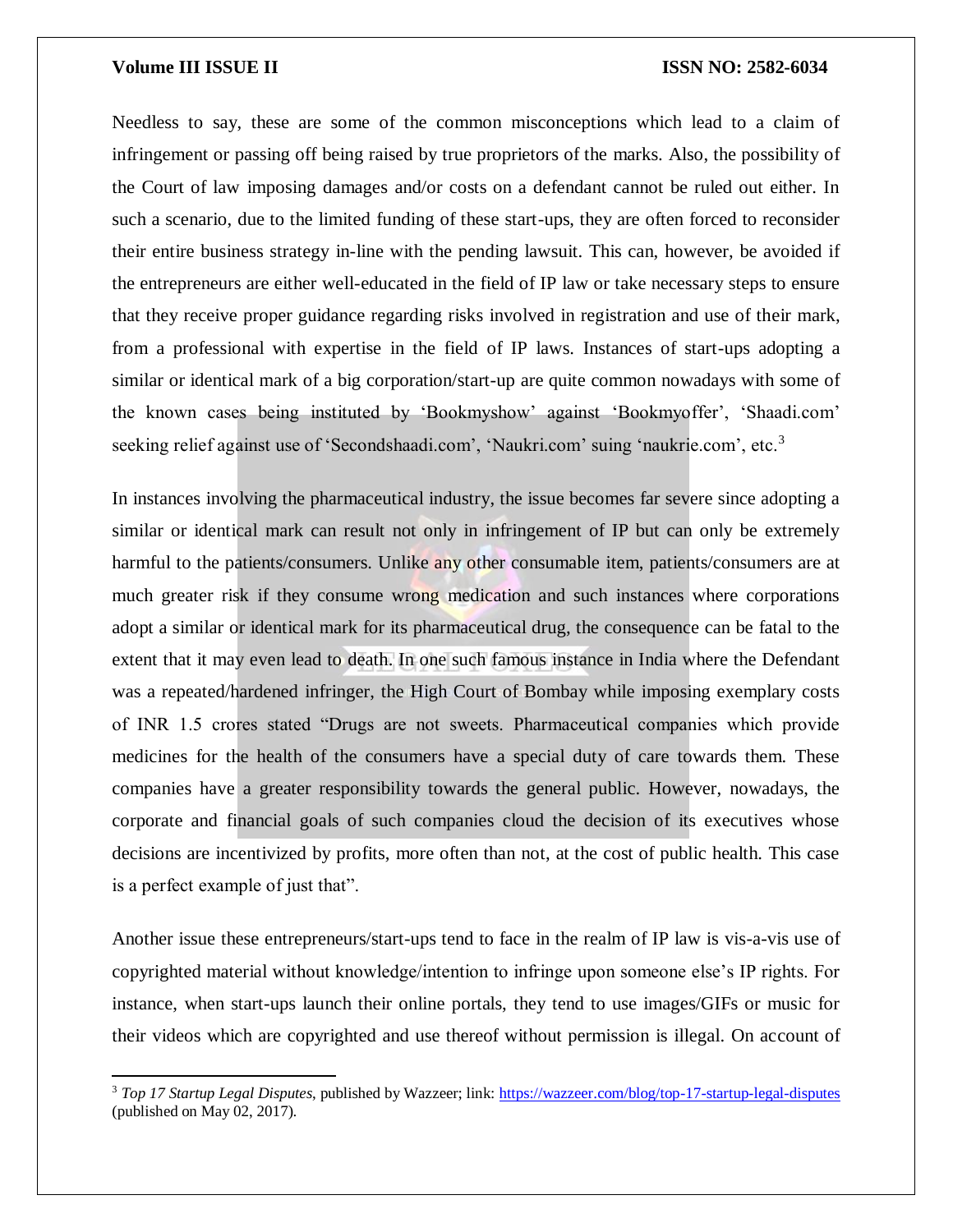lack of knowledge of IP laws and consequences of such misuse, they often violate rights residing in the copyrighted work and are then subject to either a legal notice from the owner/proprietor of the copyrighted material or a lawsuit before the Court of law.

The United States of America's (USA) Chamber of Global Innovation Policy Center (GIPC) which promotes innovation and creativity through intellectual property standards, in its 2019 list of countries performing in the field of IP law, places India at a substantially low rank of 40 out of  $53<sup>4</sup>$  which indicates that USA considers India as a major threat when it comes to development and investment the field of IP rights in India (especially in the field of patents). Additionally, India also lacks in the number of patent applications filed before the Indian Patent Office, averaging at around 9,500 filings per year, compared to 2,69,000 filings in the USA.<sup>5</sup> One of the primary reason behind this difference might have something to do with India's lack of support towards the encouragement of IP protection, especially for start-ups.

### **Raising Awareness on Intellectual Property Laws for Entrepreneurs**

With almost 50% of litigations within the domain of IP pertaining to trademark infringement and passing off,<sup>6</sup> entrepreneurs and small businesses must take the following necessary steps to ensure that their rights and interests in their business are protected: –

- Entrepreneurs/Business owners must entrust lawyers/law firms specializing in the field of IP rights to advise and prosecute their trademark applications;
- Understand or attempt to understand each and every step involved in prosecuting and registering a trademark application and participate in discussions leading to every step taken in the prosecution of their IP; and,
- Approach IP lawyers/law firms to get a gist of importance of IP protection along-with freedom to use a mark either before registering it or using the said mark for goods in classes not forming part of the trademark registration.

 $\overline{\phantom{a}}$ <sup>4</sup> *GIPC IP Index 2020*, published by Global Innovation Policy Center; link: [https://www.theglobalipcenter.com/ipindex2020-details/?country=in.](https://www.theglobalipcenter.com/ipindex2020-details/?country=in)

<sup>5</sup> Darrell M. West, *India-U.S. relations: Intellectual property rights*, Brookings India; link: <https://www.brookings.edu/opinions/india-u-s-relations-intellectual-property-rights> (published on June 04, 2016). <sup>6</sup> Thehasin Nazia & Rajarshi Choudhuri, *The Problem of IPR Infringement in India's Burgeoning Startup Ecosystem*, IPWatchdog; link: [https://www.ipwatchdog.com/2019/11/16/problem-ipr-infringement-indias](https://www.ipwatchdog.com/2019/11/16/problem-ipr-infringement-indias-burgeoning-startup-ecosystem/id=116019)[burgeoning-startup-ecosystem/id=116019](https://www.ipwatchdog.com/2019/11/16/problem-ipr-infringement-indias-burgeoning-startup-ecosystem/id=116019) (published on November 16, 2019).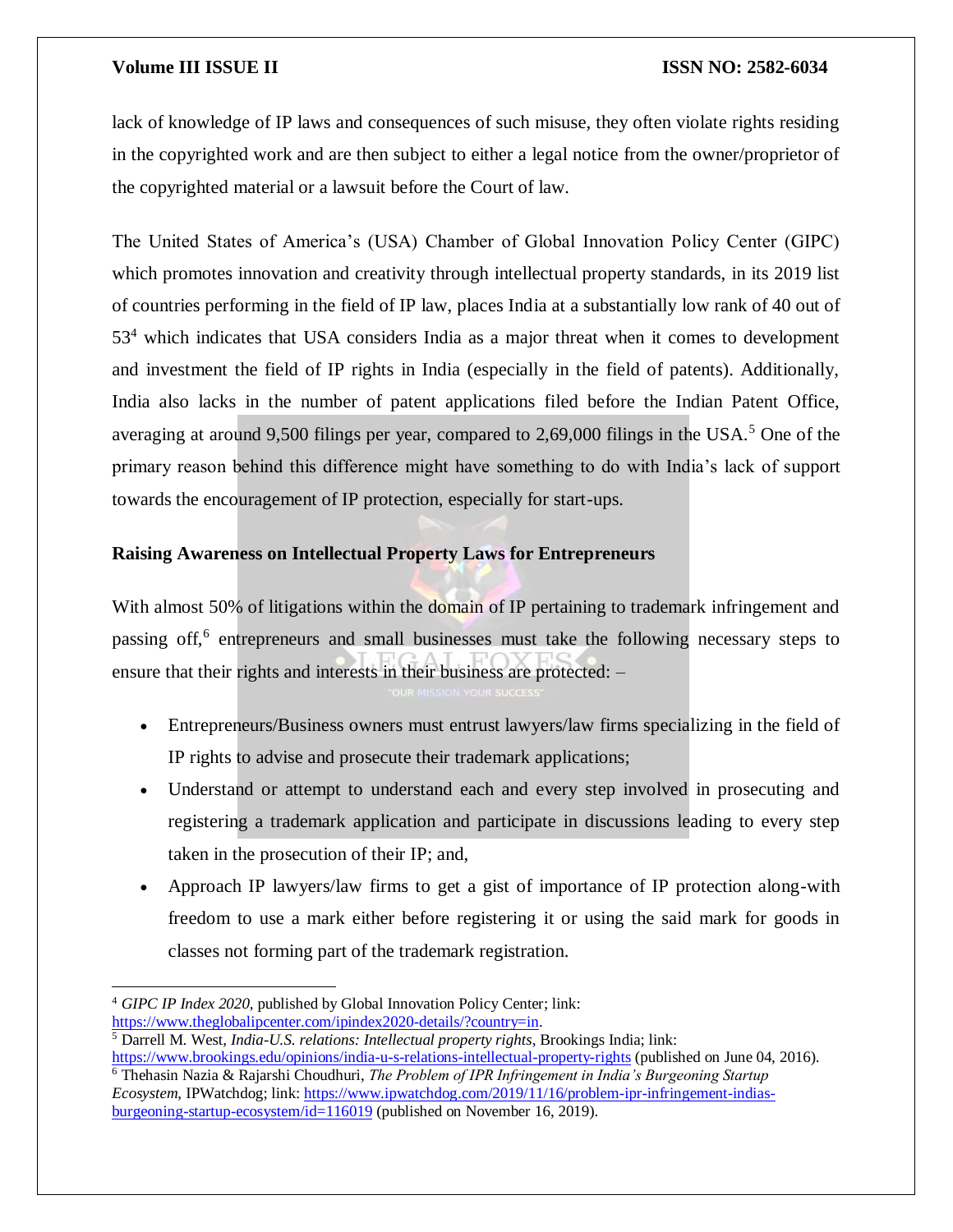$\overline{a}$ 

It is also the duty of IP lawyers/law firms to promote IP protection for entrepreneurs and small businesses by organizing interactive sessions with new and/or domestic clients and providing competitive charges for prosecuting and enforcing IP rights of these entrepreneurs and businesses.

Statistics reflect that majority of IP infringement cases in India involve a small enterprise being unaware of the basics of IP rights and therefore, using an IP that is either deceptively similar or virtually identical to a registered and/or well-known IP.<sup>7</sup> Often businesses expanding their presence in the online portal (either through their website or a social media page) use copyrighted material without realizing that their use of the same would tantamount infringement. Raising awareness of the importance of IP and consequences of infringement (and passing off) would ensure that start-ups avoid misusing an IP belonging to someone else.

#### **The imposition of Price Caps on pharmaceutical drugs in India and its work-around**

One of the primary reasons why the USA considers India's IP regime a major threat has something to do with India's patent laws, especially vis-à-vis the pharmaceutical industry. Albeit the US Trade Representative (USTR) last year stated that the USA is attempting to restrict patentability for new pharmaceutical drugs which are "essentially mere discoveries of a new form of a known substance which does not result in enhancement of the known efficacy of that substance ..... machine or apparatus" (which is identical to Section 3(d) of the Indian Patents Act, 1970),<sup>8</sup> it still considers India as a threat to its IP regime, especially due of India's patent laws.

To better understand the problems faced in the Indian pharmaceutical industry, it would be prudent to point out that unlike developed nations, the Indian government (through its Patents Act and policies) keeps strict control over the drug pricing with an intention to make healthcare (specifically medication) accessible amongst all States and income groups. This can especially

<sup>7</sup> Press Trust of India, *Absence of legal awareness root cause of rights' deprivation*, Business Standard, Nagpur; link: [https://www.business-standard.com/article/pti-stories/absence-of-legal-awareness-root-cause-of-rights](https://www.business-standard.com/article/pti-stories/absence-of-legal-awareness-root-cause-of-rights-deprivation-119081800664-1.html)[deprivation-119081800664-1.html](https://www.business-standard.com/article/pti-stories/absence-of-legal-awareness-root-cause-of-rights-deprivation-119081800664-1.html) (published on August 18, 2019).

<sup>8</sup> Kristina M. L. Acri née Lybecker, *India's Patent Law is No Model for the United States: Say No to No Combination Drug Patents Act*, IP Watch Dog; link[: https://www.ipwatchdog.com/2019/06/26/indias-patent-law-no](https://www.ipwatchdog.com/2019/06/26/indias-patent-law-no-model-united-states/id-110727)[model-united-states/id-110727](https://www.ipwatchdog.com/2019/06/26/indias-patent-law-no-model-united-states/id-110727) (published on June 26, 2019).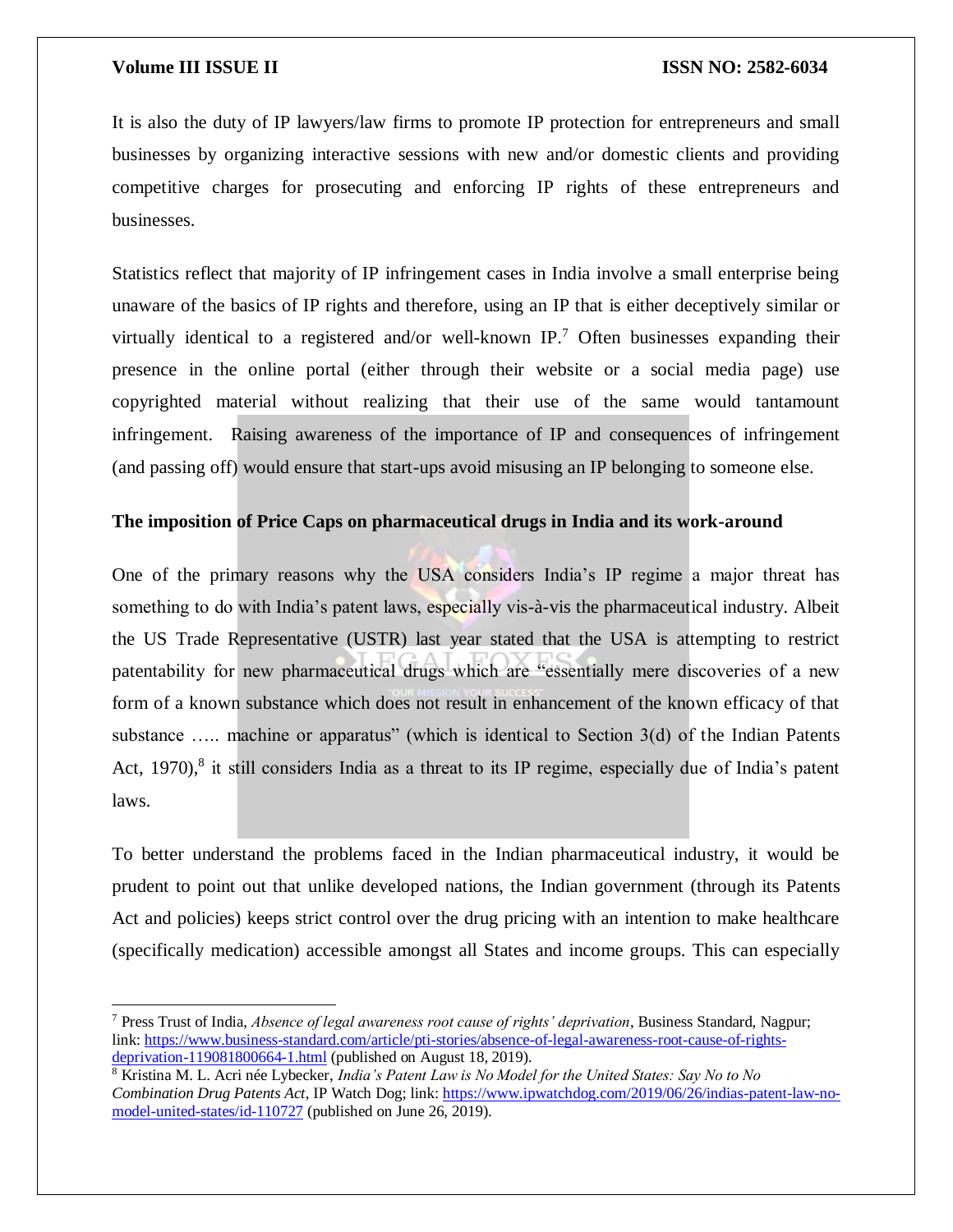be observed in pharmaceutical drugs for cancer and diabetes medication. The Government of India has imposed strict price restrictions for its pharmaceutical drugs, thereby diluting IP rights and causing a severe impact on IP valuation of those pharmaceutical drugs. <sup>9</sup> Although the impact might seem insignificant to consumers since they benefit from these price reductions, making cancer medicines 90% cheaper due to price control would not make IP holders happy or promote invention. Simply put, once the government slashes prices of pharmaceutical drugs intending to make them easily accessible to the majority of patients, it severely impacts the profit margin of the pharmaceutical industries, forcing them to invest more into the industry of generic drug manufacturers because of a bigger profit margin and lesser costs, rather than invest into inventing new drugs, which might although tackle a currently incurable disease (or a curable disease more effectively), but would at the same time, lead the corporation into losses. These price cuts would also force the pharmaceutical corporations to compromise on the quality of drugs which might, in a longer run, have a severe impact on healthcare.

At the same time, a concerned person always reserves their right under Section 84(1) of the Indian Patents Act, 1970 to request for issuance of a compulsory license (after the expiry of three years from the date of grant of the patent) against the said pharmaceutical drug in case it does not comply with the guidelines issued under Section 83 of the afore-mentioned Act like in the case of *Bayer Corporation v. Union of India*.<sup>10</sup> In essence, the Indian government must invest more in its healthcare sector policies to reduce out-of-pocket expenses incurred by patients/consumers and reduce the price caps by a significant amount to promote innovation in the field of patent laws, especially in the pharmaceutical sector.

#### **Conclusion**

 $\overline{a}$ 

India's investment in its healthcare sector has been a major concern since the Indian States ideally spend as low as 1.3% of their gross domestic product (GDP) on healthcare which results in a substantial increase in out-of-pocket expenses and placement of poor healthcare

<sup>9</sup> Amir Ullah Khan, *India's drug price fix is hurting healthcare*, Live Mint; link: <https://www.livemint.com/politics/policy/india-s-drug-price-fix-is-hurting-healthcare-11572334594083.html> (published on October 29, 2019).

 $10$  Special Leave to Appeal (C) No(S). 30145 of 2014.